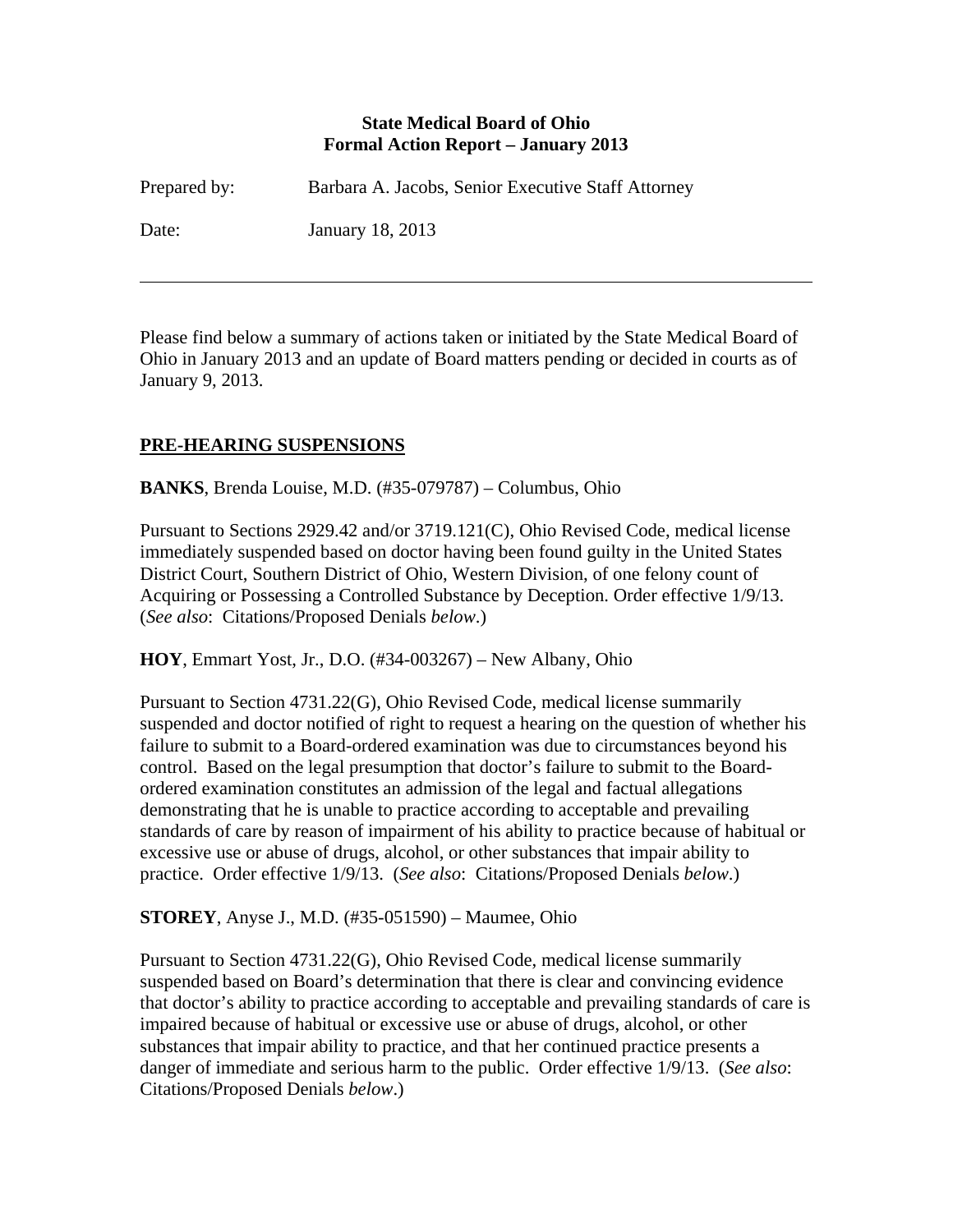# **CITATIONS/PROPOSED DENIALS**

# **BANKS**, Brenda Louise, M.D. (#35-079787) – Columbus, Ohio

Based on doctor's conviction in the United States District Court, Southern District of Ohio, Western Division, of one felony count of Acquiring or Possessing a Controlled Substance by Deception, the underlying conduct involved the doctor's participation in a scheme at an Ohio pain clinic to acquire controlled substances for the purpose of illegal resale to others by employees of the clinic by using false identities to order the controlled substances and misrepresenting the purpose of the orders to distributors. Notice of opportunity for hearing mailed 1/10/13.

### **DAVIDSON**, Margaret Anne (M.T. Applicant) – Lynchburg, Ohio

Based on applicant's conviction in the Court of Common Pleas of Clinton County, Ohio, on one felony count of Theft of Drug and one felony count of Illegal Processing of Documents; prior action of the Ohio Board of Nursing wherein the applicant's license to practice as a registered nurse was permanently revoked; and on the applicant's impairment of ability to practice according to acceptable and prevailing standards of care because of habitual or excessive use or abuse of drugs, alcohol, or other substances that impair ability to practice. Notice of opportunity for hearing mailed 1/10/13.

**FREDE**, James Richard, M.D. (#35-077188) – Kahului, Hawaii

Based on prior action by the Illinois Department of Financial and Professional Regulation wherein the doctor's license was indefinitely suspended based upon allegations that he prescribed and/or authorized prescriptions for various medications, including Tramadol, Carisoprodol, and Fioricet, to patients over the internet and on subsequent actions against his licenses in the states of Utah, Missouri, Maine, and Washington. Notice of opportunity for hearing mailed 1/10/13.

### **HOY**, Emmart Yost, Jr., D.O. (#34-003267) – New Albany, Ohio

Based on doctor's impairment of ability to practice according to acceptable and prevailing standards of care because of habitual or excessive use or abuse of drugs, alcohol, or other substances that impair ability to practice. Notice of Opportunity for Hearing mailed 1/10/13.

#### **STOREY**, Anyse J., M.D. (#35-051590) – Maumee, Ohio

Based on doctor's impairment of ability to practice according to acceptable and prevailing standards of care because of habitual or excessive use or abuse of drugs, alcohol, or other substances that impair ability to practice. Notice of Opportunity for Hearing mailed 1/10/13.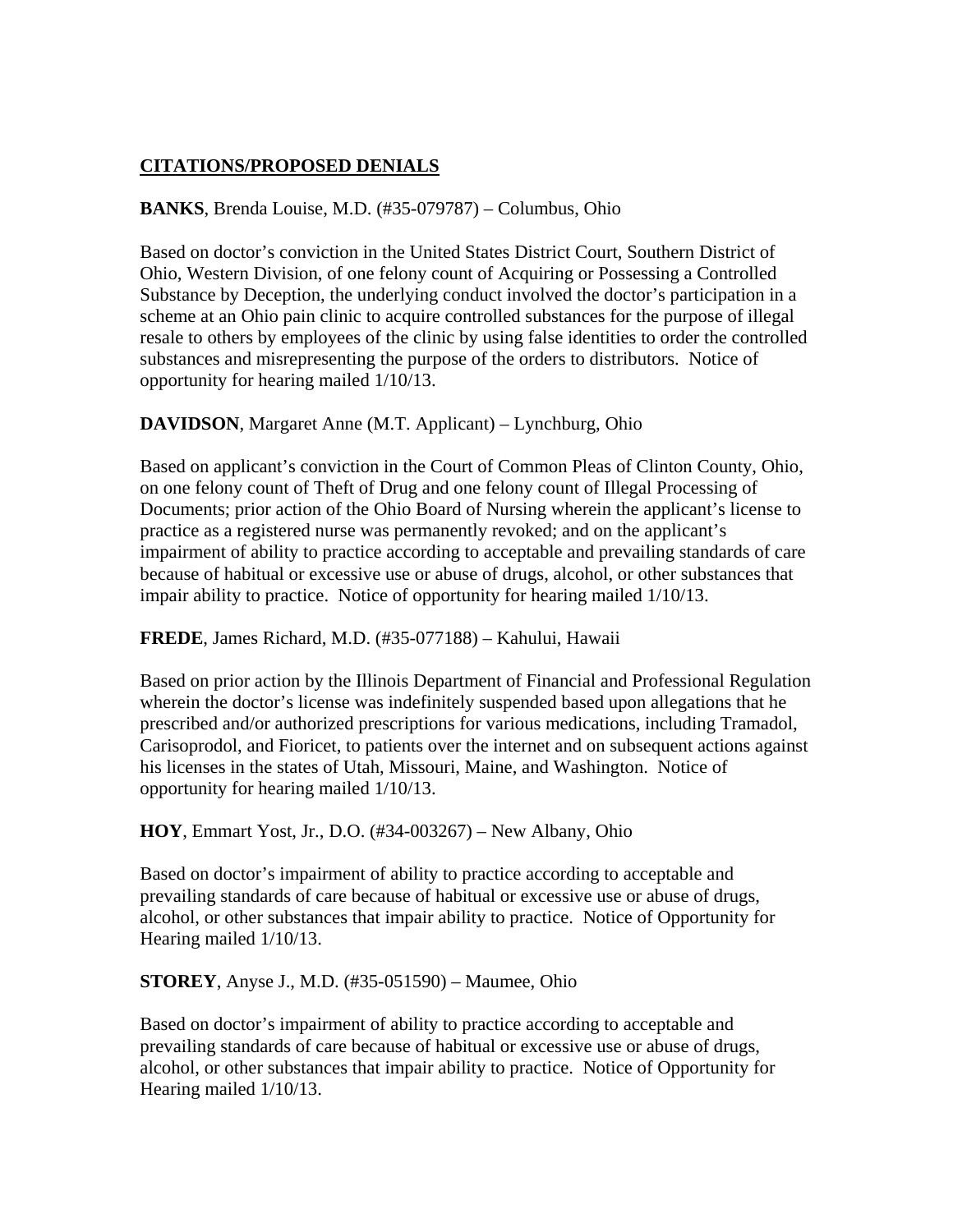### **FINAL ORDERS**

### **FURIN**, Jennifer Joan, M.D. (#35-097990) – Strongsville, Ohio

Medical license suspended for indefinite period of time with conditions for interim monitoring and reinstatement established. Upon reinstatement of license, doctor shall be placed on probation for a minimum term of five years. Based on doctor's impairment of ability to practice according to acceptable and prevailing standards of care because of habitual or excessive use or abuse of drugs, alcohol, or other substances that impair the ability to practice due to her relapse on alcohol. Order effective 1/10/13.

**MCRAE**, Sharon Leilani, M.D. (#35-093580) – Brookline, Massachusetts

Medical license placed on probation for at least two years. Based on doctor's inability to practice according to acceptable and prevailing standards of care by reason of mental or physical illness. Order effective 1/11/13.

**SHERIDAN**, Kim Markl, M.D. (#35-052871) – Pensacola, Florida

Medical license revoked. Based on prior action by the Medical Board of California, which revoked the doctor's license, stayed that revocation, restricted his practice, and placed him on probation for at least four years, which was itself based on findings that the doctor engaged in an extreme departure from the standard of care in regards to one patient and engaged in repeated acts of negligence in his care of another patient. Order effective  $1/10/13$ . (Journal Entry – no hearing requested.)

### **CONSENT AGREEMENTS**

**ATANASOFF**, Nicholas Anthony, D.O. (#34-007837) – Boardman, Ohio

Doctor reprimanded and medical license suspended for at least 90 days; interim monitoring conditions and conditions for reinstatement established, including requirement that doctor enter into subsequent consent agreement incorporating probationary terms, conditions and limitations to monitor practice. Based on doctor's admission that his is impaired in his ability to practice according to acceptable and prevailing standards of care because of habitual or excessive use or abuse of drugs, alcohol, or other substances that impair ability to practice. Agreement effective 1/9/13.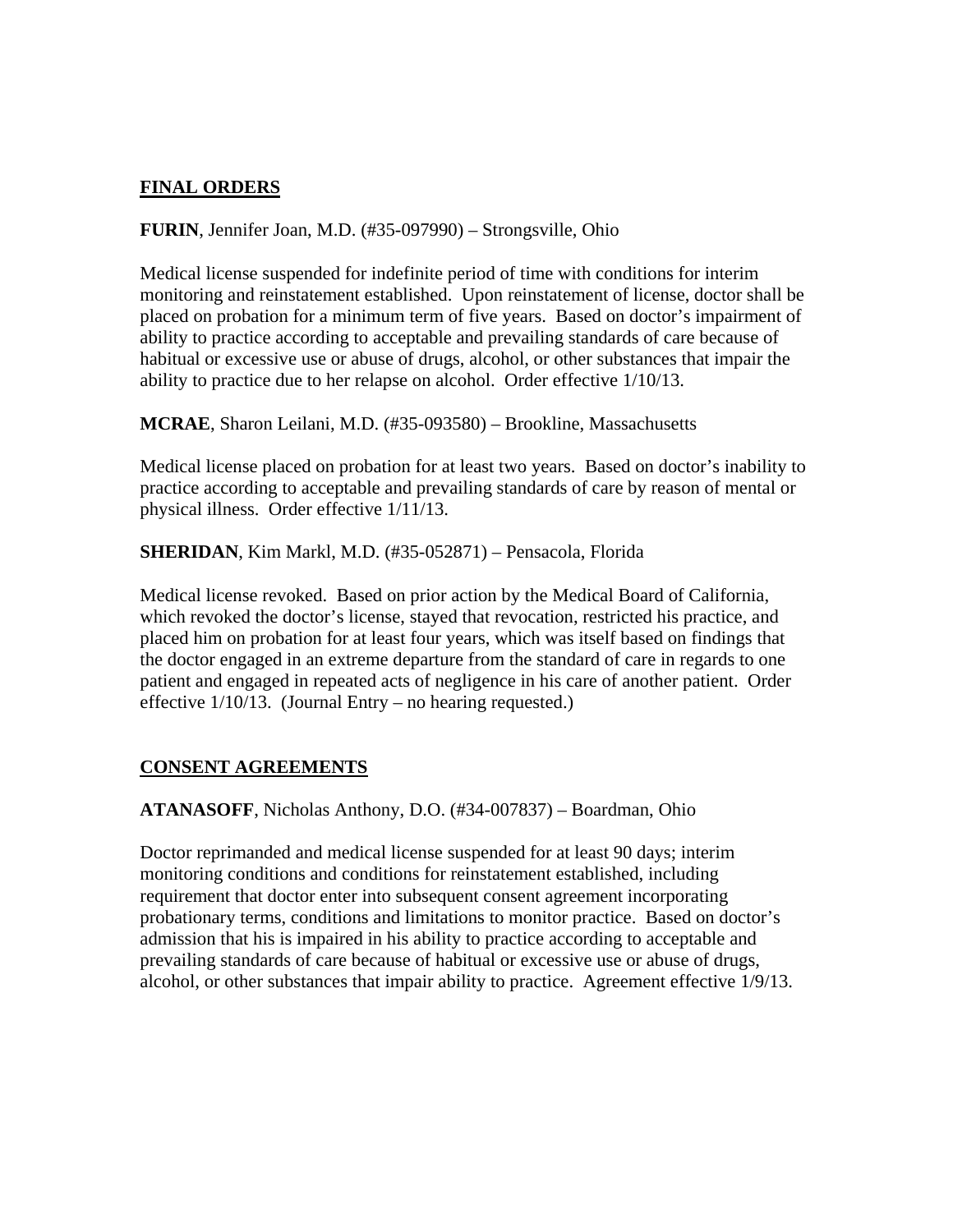**GRIFFIN**, Brian Frederic, M.D. (#35-044328) – Powell, Ohio

Medical license reinstated subject to probationary terms, conditions, and limitations based on doctor having been deemed capable of practicing according to acceptable and prevailing standards of care so long as treatment and monitoring requirements are in place. Agreement effective 1/9/13; Agreement to remain in effect for at least five years prior to any request for termination.

**MILLIS**, Wendy A., M.D. (#35-073484) – Clyde, Ohio

Medical license suspended for indefinite period of time, with interim monitoring conditions and conditions for reinstatement established, including requirement that doctor enter into subsequent consent agreement incorporating probationary terms, conditions and limitations to monitor practice. Based on doctor's admission that she has been diagnosed with Depression and that she is currently unable to practice medicine and surgery according to acceptable and prevailing standards of care. Agreement effective 1/9/13.

**POLISETTY**, Sudhir Sitaram, M.D. (#35-098455) – Germantown Hills, Illinois

Medical license reinstated subject to probationary terms, conditions, and limitations based on doctor having been deemed capable of practicing according to acceptable and prevailing standards of care so long as treatment and monitoring requirements are in place. Agreement effective 1/9/13; Agreement to remain in effect for at least five years prior to any request for termination.

### **VOLUNTARY SURRENDERS/RETIREMENTS**

**HICKOX**, Peter Graff, M.D. – (#35-049834) – Stockton, California

Permanent revocation of medical license authorized by doctor in lieu of formal disciplinary proceedings pursuant to Section 4371.22(B)(22), Ohio Revised Code. Effective 1/9/13.

**MILES**, William Douglas, D.O. – (#34-004296) – Bellbrook, Ohio

Permanent revocation of medical license authorized by doctor in lieu of further formal disciplinary proceedings pursuant to Sections  $4731.22(B)(3)$ ,  $(B)(5)$ ,  $(B)(10)$ ,  $(B)(24)$ , and (B)(26), Ohio Revised Code. Effective 1/9/13.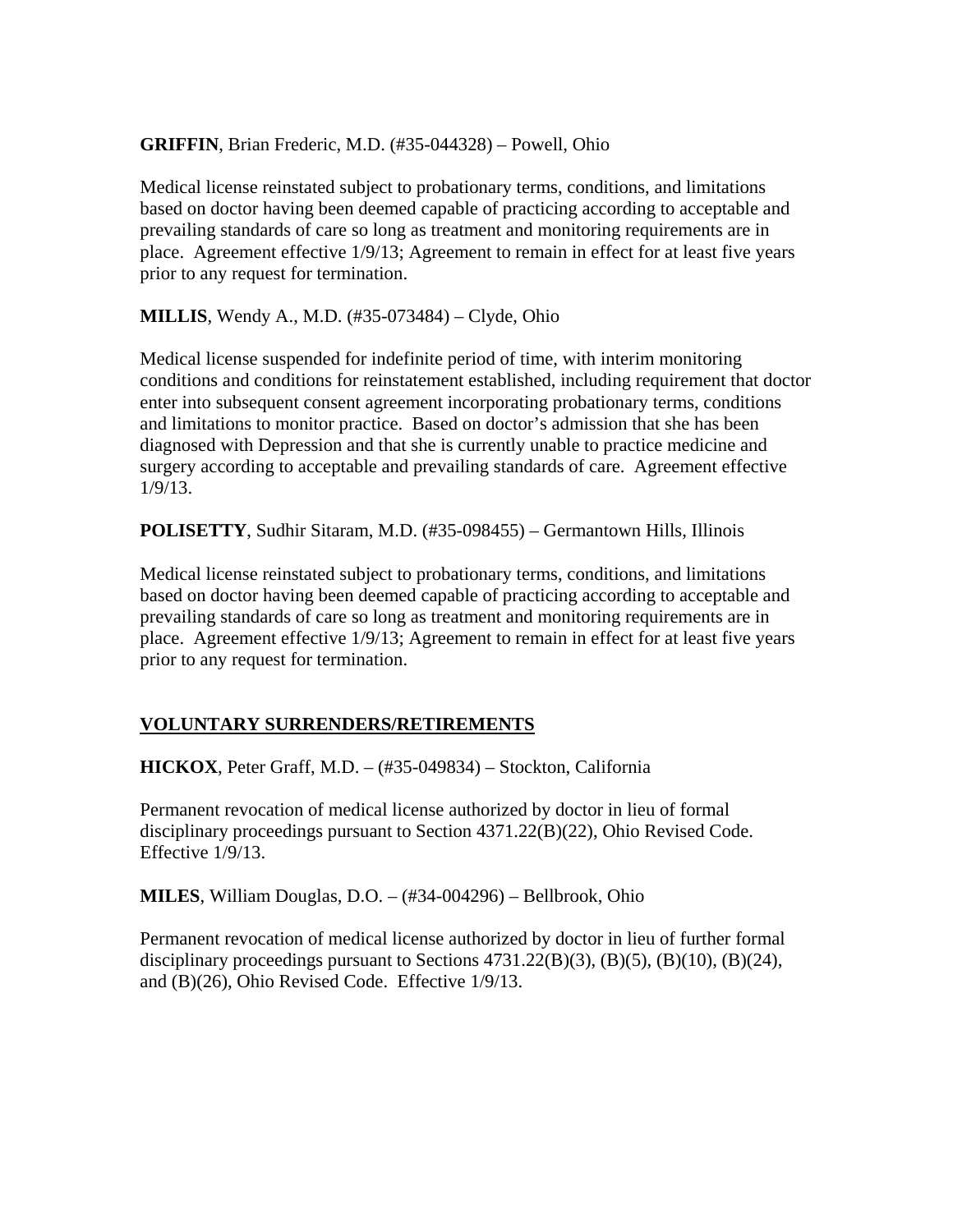**PERLSTEIN**, Paul H., M.D. (#35-027219) – Cincinnati, Ohio

Permanent revocation of medical license authorized by doctor in lieu of further investigation and/or formal disciplinary proceedings pursuant to Section 4731.22(B)(20), Ohio Revised Code, to wit: Rule 4731-11-08, Ohio Administrative Code, Utilizing Controlled Substances for Self and Family Members. Effective 1/9/13.

# **PROBATIONARY REQUESTS AND MODIFICATIONS**

**ALLEN**, Mark L., M.D. (#35-063078) – Parma Heights, Ohio

Doctor's request for approval of monitoring physician granted by vote of the Board on 1/10/13.

**DYER**, Jennifer Shine, M.D. (#35-088228) – Columbus, Ohio

Doctor's request for approval of monitoring physician granted by vote of the Board on 1/10/13. Frequency and number of charts to be reviewed by monitoring physician established.

**HARRIS**, Roy William, D.O. (#34-005746) – Bucyrus, Ohio

Doctor's request for approval of ethics and professional boundaries course approved by vote of the Board on 1/10/13.

**KLEPPER**, Sean Michael, M.D. (#35-097671) – Portsmouth, Ohio

Doctor's request for approval of treating psychiatrist granted by vote of the Board on 1/10/13.

**POLISETTY**, Sudhir Sitaram, M.D. (#35-098455) – Germantown Hills, Illinois

Doctor's request for approval to replace one Alcoholics Anonymous meeting per week with a Celebrate Recovery meeting and request for approval of professionalism course granted by vote of the Board on 1/9/13.

**PURVIS**, Jerry Gaines, Jr., M.D. (#35-080726) – Ashville, Ohio

Doctor's request for approval of monitoring physician granted by vote of the Board on 1/10/13. Frequency and number of charts to be reviewed by monitoring physician established.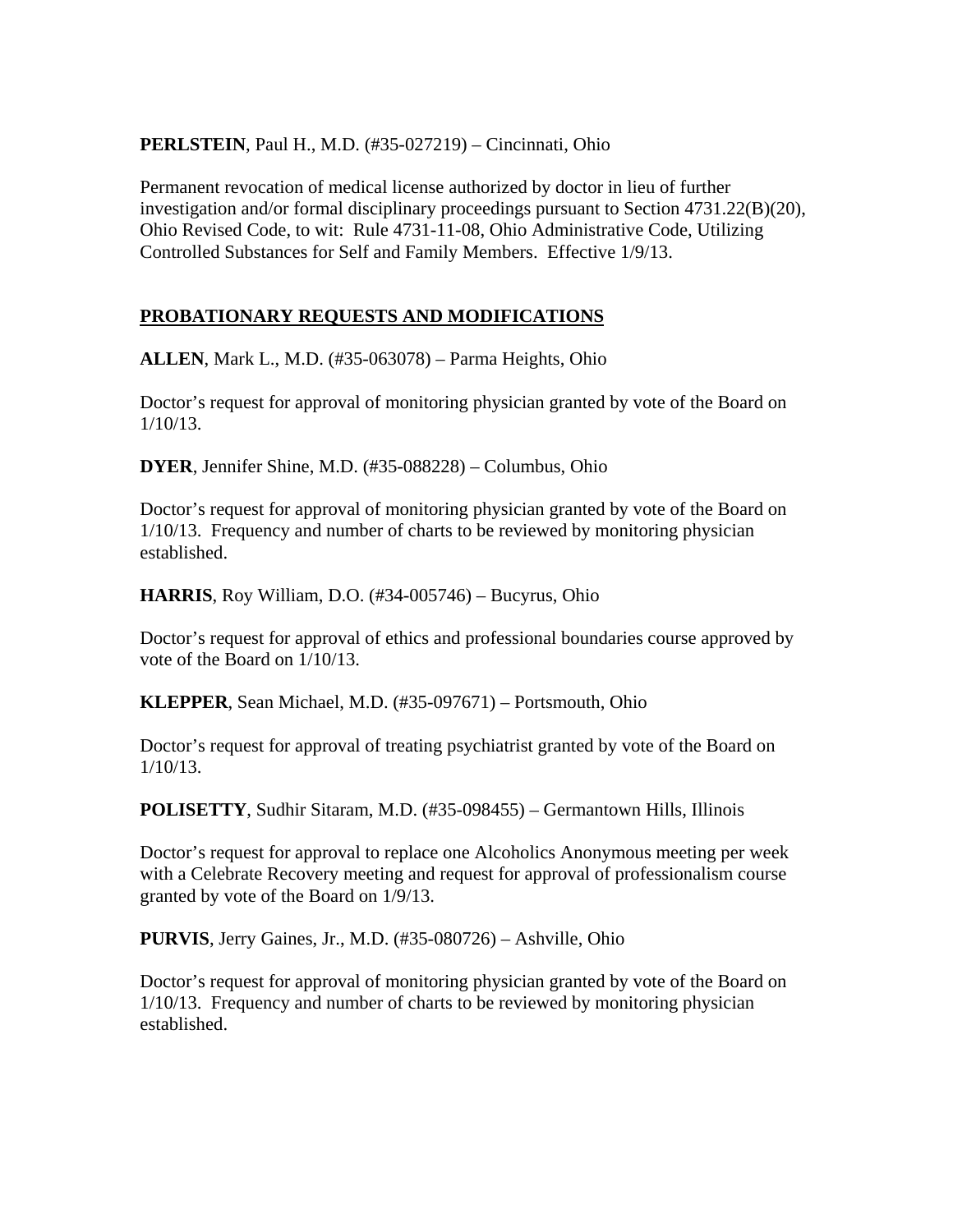### **RHODEBACK**, Mark A., M.T. (#3-013112) – Dublin, Ohio

Massage therapist's request to attend one Alcoholic Anonymous meeting per week with an Al-Anon meeting, including a quarterly summary on the benefits of the meetings, granted by vote of the Board on 1/10/13.

**SIGNS**, Denise J., M.D. (#35-049278) – Wooster, Ohio

Doctor's request to reduce psychiatric treatment to every six months granted by vote of the Board on 1/10/13.

# **PROBATION TERMINATED**

**HAREWOOD**, Sandra Kay, M.D. (#35-090989) – Kettering, Ohio

Doctor's request for release from terms of 1/9/08 Consent Agreement granted by vote of the Board on 1/9/13, effective immediately.

**HUBLEY**, Robert Leighton, D.O. (#34-009204) – Platte, South Dakota

Doctor's request for release from terms of 1/9/08 Consent Agreement granted by vote of the Board on 1/9/13, effective immediately.

**SHAW**, Christopher Scott, M.D. (#35-096616) – Lyndhurst, Ohio

Doctor's request for release from terms of 1/12/11 Consent Agreement granted by vote of the Board on 1/9/13, effective 1/12/13.

### **COURT ACTIONS**

**HECHMER**, Carol Elizabeth (M.T. Applicant) – Columbus, Ohio

Notice of appeal of Board's 12/12/12 Order denying application for licensure filed by applicant with the Franklin County Court of Common Pleas on 1/4/13.

**OYORTEY**, Michele Armande, M.D. (#35-074233) – Westerville, Ohio

By decision and entry filed 12/31/12, the Tenth District Court of Appeals affirmed the judgment of the Franklin County Court of Common Pleas, which had upheld the Board's 11/9/11 order taking no further disciplinary action against the doctor.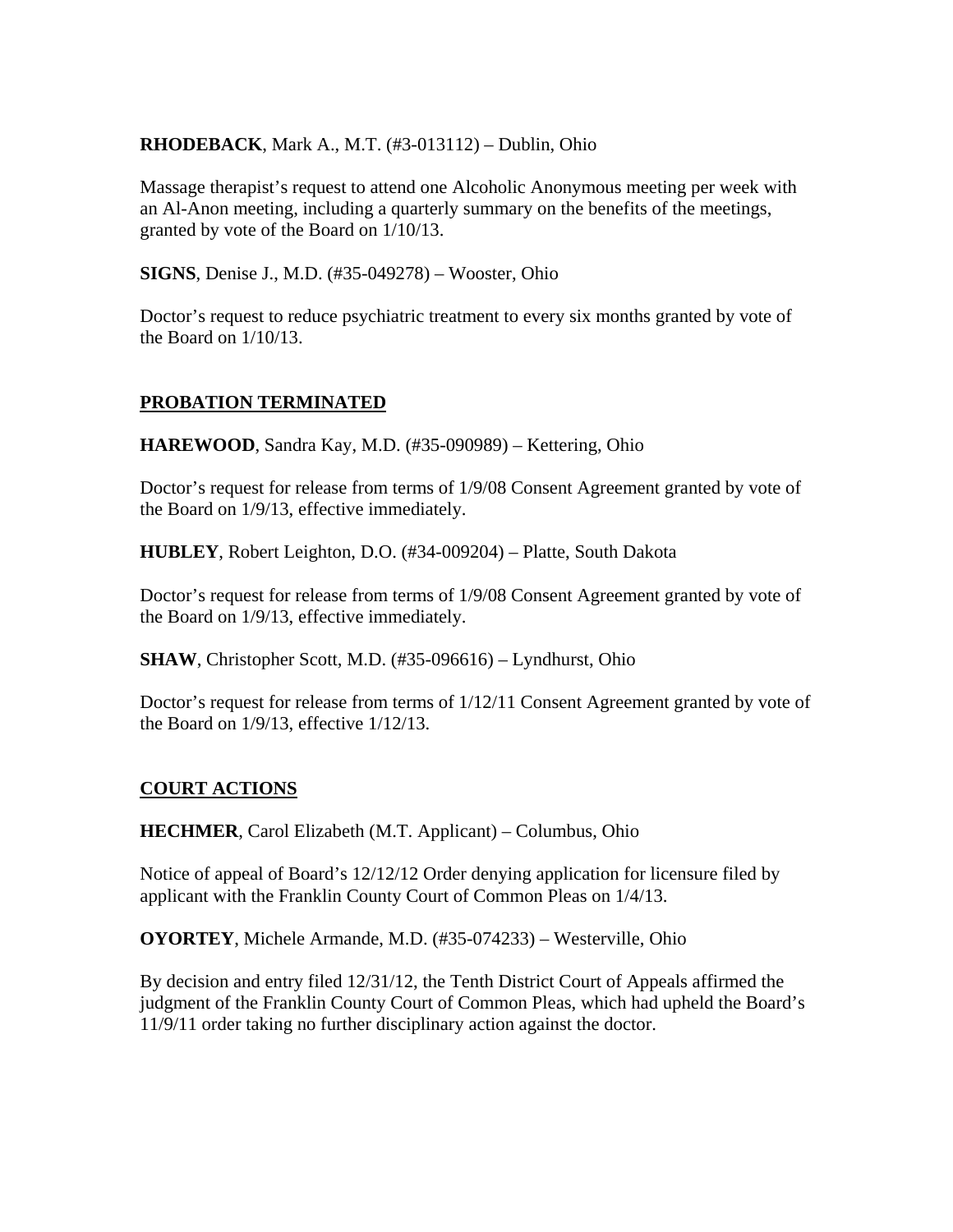**TAN**, Ernesto Compendio, M.D. (#35-047940) – Cincinnati, Ohio

By decision and entry dated 1/7/13, Franklin County Court of Common Pleas upheld Board's 9/12/12 order of permanent revocation.

# **NON-DISCIPLINARY ORDERS**

**BEVELHYMER**, Cynthia M., M.T. (#33-007653) – Bradenton, Florida

Massage therapist's application for restoration of her license to practice massage therapy granted, pending passage of the Massage and Bodywork Licensing Examination. Based on massage therapist having not practiced in at least two years prior to application for restoration of license. Order effective 1/10/13. (Journal Entry – No hearing requested.)

**CHASE**, Matthew Wentworth, M.D. (#35-046752) – Westerville, Ohio

Doctor's application for restoration of his license to practice medicine and surgery in Ohio granted, pending passage of the Special Purpose Examination. Based on doctor having not practiced in at least two years prior to application for restoration of license. Order effective 1/10/13. (Journal Entry – No hearing requested.)

#### **DESANTO**, Jean L., M.T. (#33-005549) – New Albany, Ohio

Massage therapist's application for restoration of her license to practice massage therapy granted, pending passage of the Massage and Bodywork Licensing Examination. Based on massage therapist having not practiced in at least two years prior to application for restoration of license. Order effective 1/10/13. (Journal Entry – No hearing requested.)

**FINNEGAN**, Linda Lau, M.D. (M.D. Applicant) – Madison, Mississippi

Application for license to practice medicine and surgery in Ohio denied. Based on doctor's failure to pass all three Steps of the USMLE within then years without having failed any of the Steps more than three times. Order effective  $1/10/13$ . (Journal Entry – No hearing requested.)

**LIN**, Yongjun (M.T. Applicant) – Miamisburg, Ohio

Application for license to practice massage therapy denied. Based on applicant's failure to provide documentation of minimum educational requirements for license. Order effective  $1/10/13$ . (Journal Entry – No hearing requested.)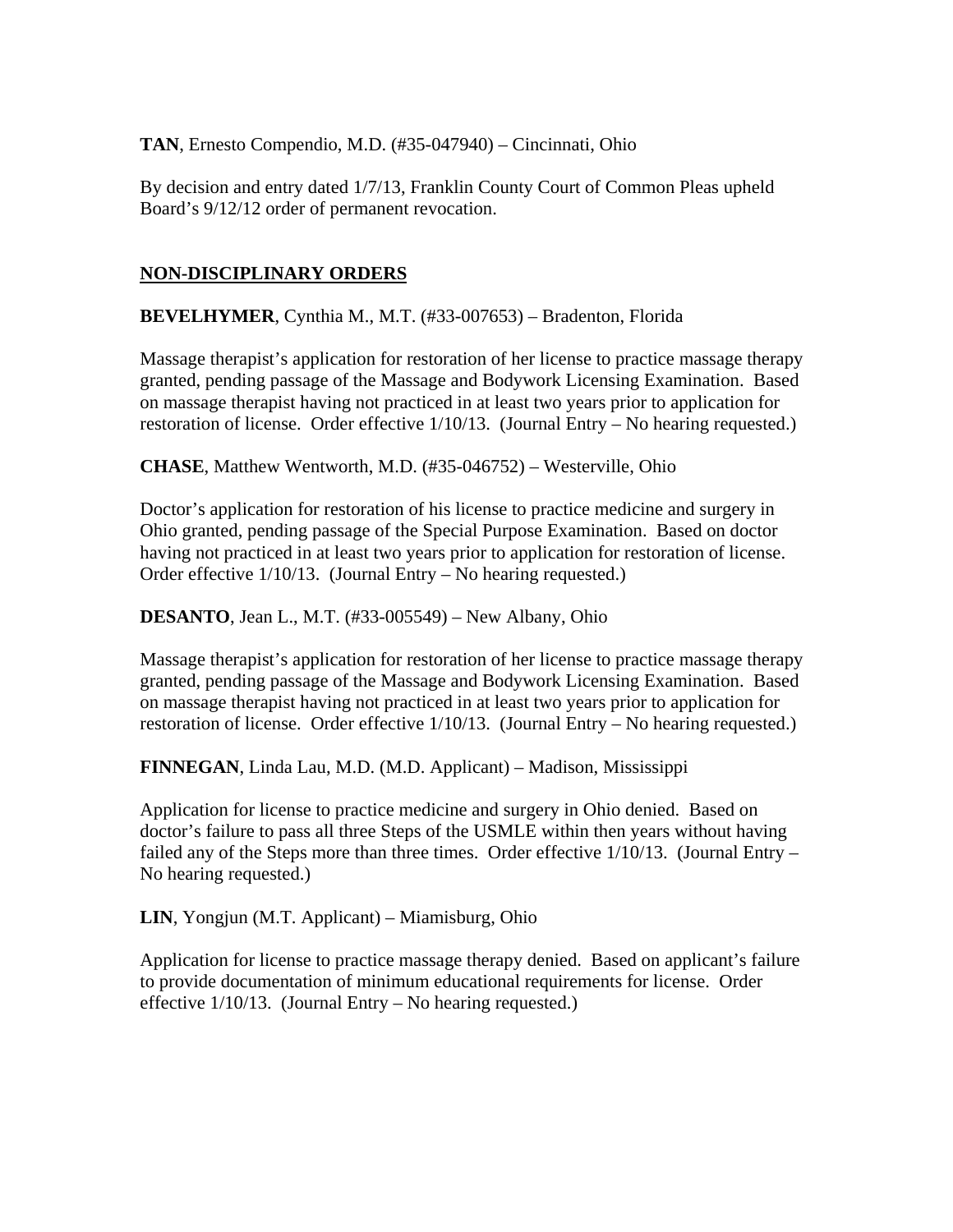#### **MAKARYK**, Letisha Ann, M.T. (#33-007802) – Olmsted Falls, Ohio

Massage therapist's application for restoration of her license to practice massage therapy granted, pending passage of the Massage and Bodywork Licensing Examination. Based on massage therapist having not practiced in at least two years prior to application for restoration of license. Order effective 1/10/13. (Journal Entry – No hearing requested.)

**MLODZIK**, Maryann E., M.T. (#33-007823) – Akron, Ohio

Massage therapist's application for restoration of her license to practice massage therapy granted, pending passage of the Massage and Bodywork Licensing Examination. Based on massage therapist having not practiced in at least two years prior to application for restoration of license. Order effective 1/10/13. (Journal Entry – No hearing requested.)

**RIZVI**, Huma Shuja, M.D. (M.D. Applicant) – Canton, Ohio

Application for license to practice medicine and surgery in Ohio approved, pending doctor taking and passing the Special Purpose Examination (SPEX) or specialty board recertification examination within specified period of time. Based on doctor having not practiced in at least two years prior to application for license to practice medicine and surgery in Ohio. Order effective 1/10/13. (Journal Entry – No hearing requested.)

**SHEN**, Wen Feng (M.T. Applicant) – Mishawaka, Indiana

Application for license to practice massage therapy denied. Based on applicant's failure to provide documentation of minimum educational requirements for license. Order effective 1/10/13. (Journal Entry – No hearing requested.)

**TIGYER**, Nicole Marie, M.T. (#33-010308) – Columbus, Ohio

Massage therapist's application for restoration of her license to practice massage therapy granted, pending passage of the Massage and Bodywork Licensing Examination. Based on massage therapist having not practiced in at least two years prior to application for restoration of license. Order effective 1/10/13. (Journal Entry – No hearing requested.)

**TIPTON**, Lijun (M.T. Applicant) – Zanesville, Ohio

Application for license to practice massage therapy denied. Based on applicant's failure to provide documentation of minimum educational requirements for license. Order effective 1/10/13. (Journal Entry – No hearing requested.)